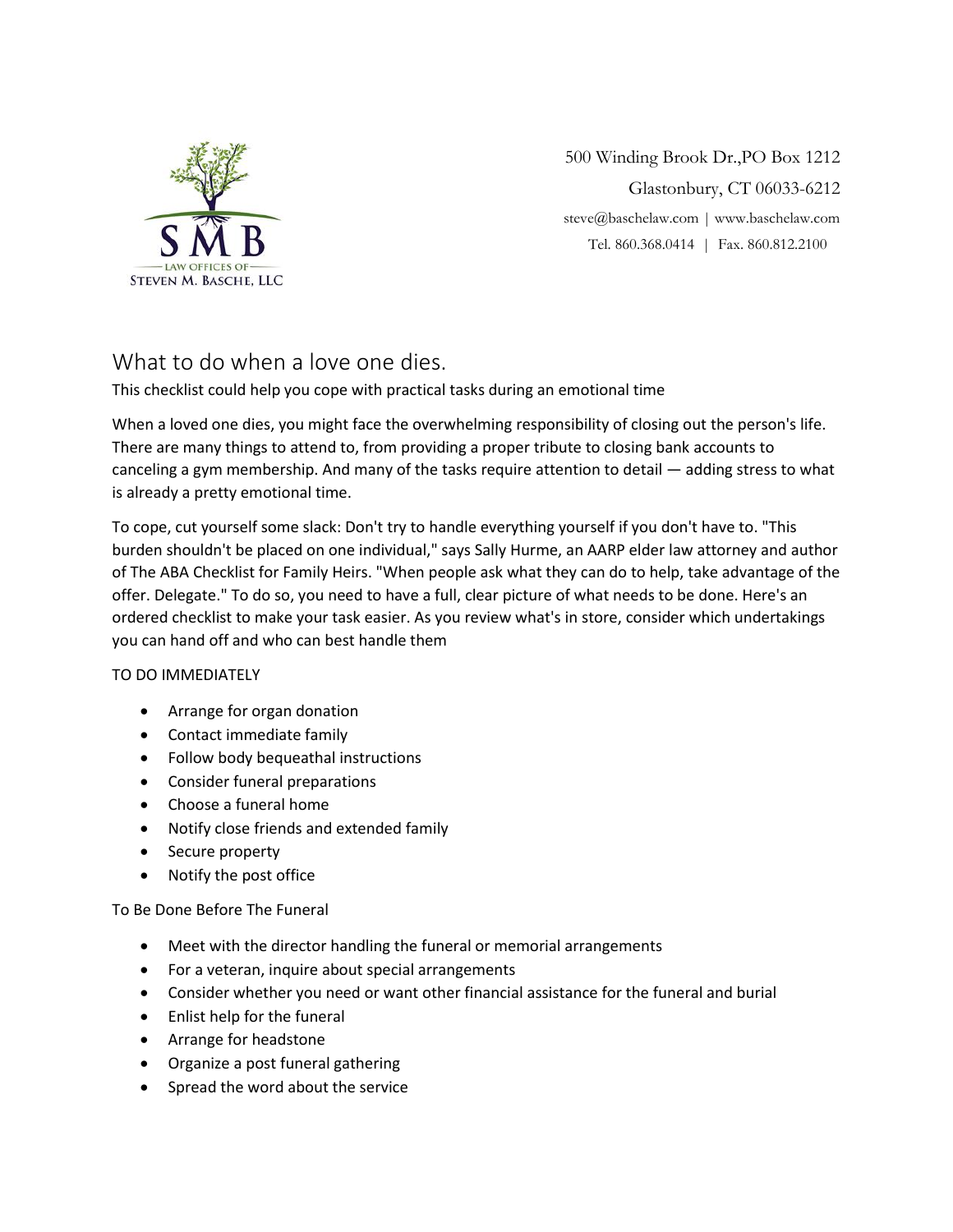- Make a list of well-wishers
- Prepare an obituary
- Handle an ethical will, if there is one

To Do After The Funeral

- Get duplicate death certificates
- Send thank you notes
- Notify local social security office
- Handle Medicare
- Looking to employment benefits
- Stock health insurance
- Notify life insurance companies
- **•** Terminate other insurance policies
- Meet with a probate attorney
- Make a list of important bills
- Contact financial advisors, stockbrokers etc.
- Notify mortgage companies and banks
- Close credit card accounts
- Notify federal reporting agencies
- Cancel driver's license
- Cancel email and website accounts
- Cancel membership in organizations
- Contact a tax preparer

### Possible Agencies And Businesses To Notify

Below is a checklist of possible agencies and businesses that should be notified of the death. Because each individual case is unique, the list may not be complete. Also, the funeral home may have notified some of the government agencies on your behalf. Please consult with the funeral director when you receive this list so you can check off those agencies which have been notified by the funeral director. Some of the agencies and business will be contacted by your attorney during the probate or trust administration process.

### Governmental Agencies

- Social Security Administration, 800-772-1213 (everyone).
- Veteran's Administration (if decedent was formerly in the military).
- Defense Finance and Accounting Service, 800-269-5170 (military service retiree receiving benefits).
- Office of Personnel Management, 888-767-6738 (if decedent is a retired or former federal civil service employee).
- U.S. Citizenship and Immigration Service, 800-375-5283 (if decedent was not a U.S. citizen)
- State DMV